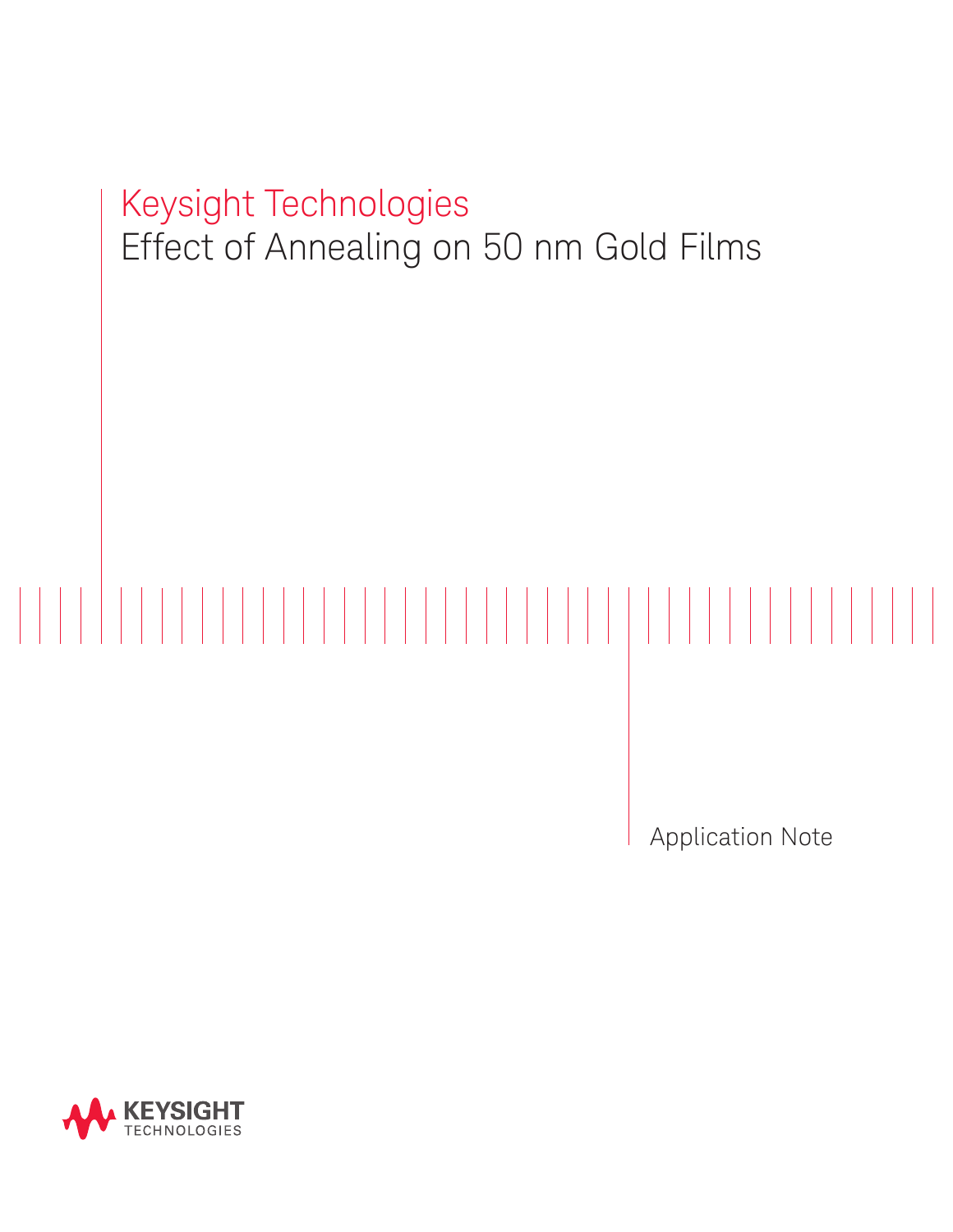## Abstract

Ultra-thin gold films are used in many modern applications to impart essential optical qualities to surfaces. In this work, a new nanoindentation technology, Express Test, is used to evaluate the effect of annealing on 50 nm gold films. Vacuum annealing for three hours (sub 300 °C) causes the hardness to decrease by 4.3% – 6.7% (99.9% confidence).

### Introduction

Ultra-thin gold films impart essential optical qualities to many surfaces. Common applications include high-precision mirrors and magnetic storage media. For the gold film to fulfill its purpose over time, its microstructure and properties must remain stable through fluctuations in temperature and stress. The purpose of the present work is to use a new nanoindentation technique to assess how annealing affects the hardness of such ultra-thin gold films.

By virtue of its speed, Keysight Technologies, Inc. Express Test option for the G200 NanoIndenter dramatically improves our ability to detect significant difference when employing the Student's t-test to compare two measurement sets. Express Test is an advanced form of nanoindentation which performs one complete indentation per second. By contrast, typical nanoindentation technology requires at least 30 seconds per indentation. In other words, in a given time period, we can make 30 times the number of observations with Express Test than with typical nanoindentation technology. This is important, because the value of the test statistic in the Student's t-test depends directly on the square root of the number of observations; that is, more observations increase the magnitude of the test statistic and therefore increase the likelihood of detecting significant difference, if in fact there is a real difference to be detected<sup>1</sup>. Thus, Express Test can reveal small differences in hardness which may not be discernable with fewer indents. Because annealing may have only a slight effect, if any, on hardness, Express Test is the measurement tool of choice.

Table 1. Summary of samples.

| Ref | <b>Description</b>                                  | <b>Condition</b> |
|-----|-----------------------------------------------------|------------------|
| A   | 50 nm gold film on bare wafer (fused Al2O3 and TiC) | As deposited     |
| A'  | 50 nm gold film on bare wafer (fused Al2O3 and TiC) | Annealed 3 hrs   |
|     | 50 nm gold film on 2.6 µm of Al2O3 on bare wafer    | As deposited     |
| R'  | 50 nm gold film on 2.6 µm of Al2O3 on bare wafer    | Annealed 3 hrs   |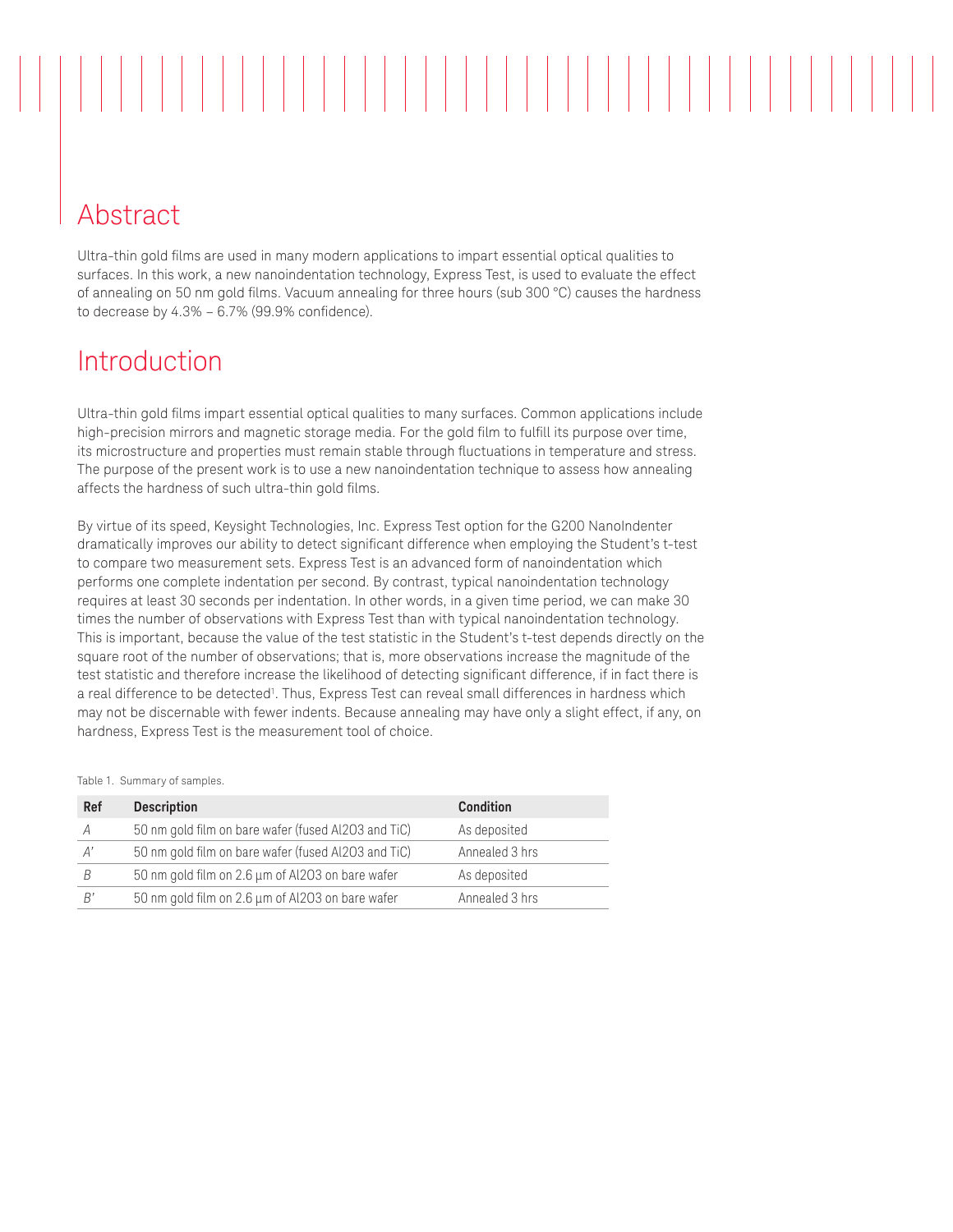### Experimental Method

The four gold-film samples identified in Table 1 were tested. All gold films had a thickness of 50 nm. The set of four samples comprised identical films deposited on two different substrates and subjected to two different treatments. The first substrate was the bare wafer—a fine-grained fusion of titanium carbide (TiC) and alumina (Al2O3). Figure 1 shows a scanning-electron micrograph of the bare wafer. The second substrate was an alumina film, 2.6 μm thick, sputter-deposited on the bare wafer. The first gold film (*A*) was deposited directly on the bare wafer, and the second (*A'*) was the same film after vacuum annealing for three hours below 300 °C. The third gold film (*B*) was deposited on the alumina basecoat, and the fourth (B') was the same film after vacuum annealing.

#### Equipment and procedure

All samples were tested with a Keysight G200 NanoIndenter, configured with the Express Test option. All tests were performed using a DCM II head fitted with a Berkovich indenter. In all, 400 indents were performed on each sample, with each indent performed to a maximum displacement of 20 nm (40% of the thickness of the gold film).

The testing protocol described in Table 2 was purposefully designed to neutralize the effect of all physical variables which might influence the measured hardness other than the independent variable, which was annealing. Samples to be directly compared were mounted together on the same puck. Each sample was tested in multiple locations, and testing was systematically alternated between one sample and the other.

The procedure described in Table 2 may seem onerous, but it is necessary, because four hundred independent observations yield extreme sensitivity, not only to the independent variable (annealing) but also to other uncontrolled variables. With four hundred observations on each sample, one is able to detect a significant difference of only 1% with 99.9% confidence, even if the standard deviation is 5%2 . If four hundred observations were made at one site on one sample, followed by four hundred observations at one site on the other sample, one would likely discern a significant difference (according to the Student's t-test) on materials that were in fact identical, with the difference being due to some uncontrolled (and presumably unknown) variable. But we have found by experience that the protocol in Table 2 yields no significant difference on materials which are truly identical. Thus, when a significant difference is detected, we can safely conclude that it is due to the independent variable of interest.

Table 2. Summary of testing protocol for samples *A* and *A'*. Steps 1–4 are fully automated; the user defines the protocol and initiates testing, but no further action is required until the sample is turned after Step 4. Steps 5–8 are likewise automated. (The same testing was performed on samples *B* and *B'*.)

| Ref                                                                                                                                                                                         | <b>Testing</b>                                                                 |  |  |  |
|---------------------------------------------------------------------------------------------------------------------------------------------------------------------------------------------|--------------------------------------------------------------------------------|--|--|--|
| A                                                                                                                                                                                           | 4 sets of 25 indents; each set performed at the corner of a square 3 mm x 3 mm |  |  |  |
| $A^{\prime}$                                                                                                                                                                                | 4 sets of 25 indents; each set performed at the corner of a square 3 mm x 3 mm |  |  |  |
| A                                                                                                                                                                                           | 4 sets of 25 indents; sets offset by 500 µm in X & Y relative to Step 1        |  |  |  |
| $A^{\prime}$                                                                                                                                                                                | 4 sets of 25 indents; sets offset by 500 µm in X & Y relative to Step 2        |  |  |  |
| Rotate samples 180° in sample tray (to mitigate influence of frame stiffness). Test sites in<br>the next four steps avoid previously tested sites, but have no set offset relative to them. |                                                                                |  |  |  |
| A                                                                                                                                                                                           | 4 sets of 25 indents; each set performed at the corner of a square 3 mm x 3 mm |  |  |  |
| $A^{\prime}$                                                                                                                                                                                | 4 sets of 25 indents; each set performed at the corner of a square 3 mm x 3 mm |  |  |  |
| A                                                                                                                                                                                           | 4 sets of 25 indents; sets offset by 500 µm in X & Y relative to Step 5        |  |  |  |
| A'                                                                                                                                                                                          | 4 sets of 25 indents; sets offset by 500 µm in X & Y relative to Step 6        |  |  |  |
|                                                                                                                                                                                             | <b>Step</b>                                                                    |  |  |  |



Figure 1. Scanning-electron micrograph of bare wafer. Titanium-carbide grains are light and alumina grains are dark.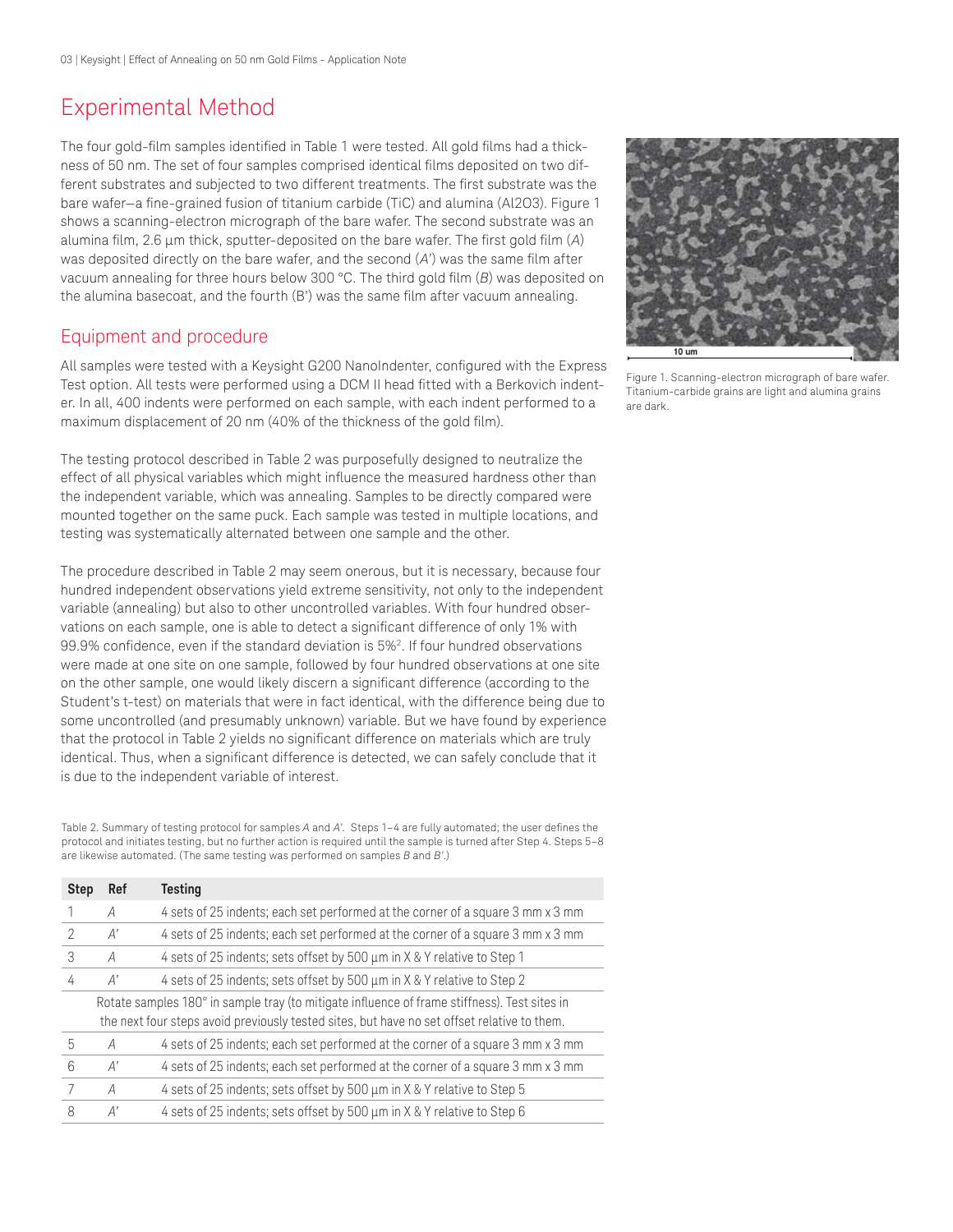#### Analysis

Sixteen sets of 25 indents were performed on each sample. For each set of 25 indents, the median hardness was calculated and reported as one observation. Thus, sixteen "observations" were made on each sample (N = 16). The Student's t-test was used to compare sample *A* with *A'* at the level of 99.9% confidence by computing the mean hardness and standard deviation across the sixteen observations. We conclude that a significant difference in hardness exists if the following criteria is met:

$$
\frac{|x_A - x_{A\prime}|}{\sqrt{\frac{\sigma_A^2 + \sigma_{A\prime}^2}{16}}} > 3.646,
$$
\n(1)

where the right-hand side is the critical value for  $N = 16$  at 99.9% confidence. The same analysis was applied to samples *B* and *B'*.

The sensitivity of this analysis is not reduced by applying the Student's t-test to the 16 median hardness values rather than the 400 individual hardness values, because the standard deviation across the 16 median values is much smaller than across the 400 individual values. Effectively, the 25 individual indents which make up one observation improve the precision of that observation. The Student's t-test evaluates the magnitude of the difference in means relative to the standard deviation.

#### Results and discussion

Figure 2 shows the hardness for all four gold films. Annealing causes a slight, but significant decrease in hardness. The hardness of the film deposited on the bare wafer decreased by 6.8% and the hardness of the film deposited on the basecoat decreased by 4.3%. These differences are so slight that detecting them with a high degree of confidence (99.9%) requires a large number of observations. By performing one indentation per second, the Express Test option allows such testing to be completed in a time period which is acceptable for industrial applications.

The measured hardness for sample *A* is higher than that of sample *B*. This is probably due not to any difference in the gold films, but rather to their different substrates. In prior experiments, the hardness of the bare wafer was measured to be 28.48±0.61 GPa, and the hardness of the basecoat was measured to be 8.95±0.02 GPa. Given this large difference in substrate hardness, it is not surprising that we measure a higher hardness for sample *A* (which was deposited on the bare wafer) than sample *B* (which was deposited on the basecoat). The difference in substrates may also explain the larger standard deviation for hardness measurements on sample *A* than sample *B*. The different materials in the bare wafer—alumina and titanium carbide—may influence hardness differently from indent to indent, with the net effect being a larger standard deviation. By contrast, the basecoat is a uniform layer of alumina whose influence on the film hardness ought to be uniform.



Figure 2. Hardness for four gold films. Annealing causes a slight but significant decrease in hardness (99.9% confidence).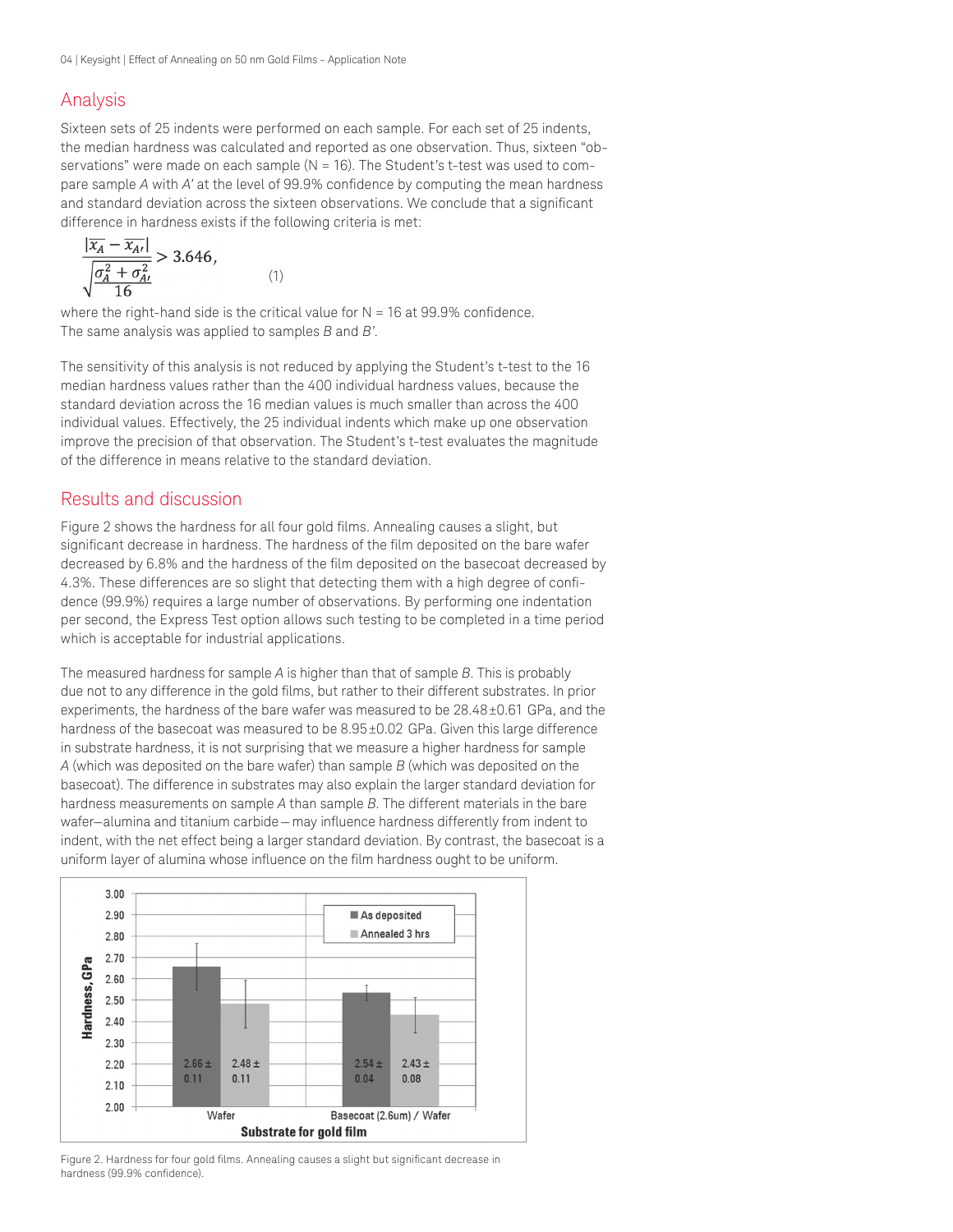Figure 3 is an exemplary histogram for one set of 25 indents. This set of 25 indents includes one aberrant test which returned a hardness of 0.17 GPa. This set clarifies the advantage of using the median rather than the mean to represent each set of 25 indents. The median of this set (2.37 GPa) coincides with the mode of the histogram, but the mean is lower (2.31 GPa) due to the pull of the aberrant indent. NanoSuite allows the experimenter to easily filter out aberrant tests; if this aberrant test is excluded, the mean increases to 2.39 GPa. However, using the median to represent the set virtually eliminates the need for filtering by the experimenter (which may introduce bias) because the median is insensitive to the *magnitude* of the outlying measurement. In other words, an outlying hardness of -100 GPa has no more influence on the median than an outlying hardness of 1 GPa.

One of the most common questions about nanoindentation is "How thin of a film can you test?" The question is difficult to answer in the abstract because it depends, among other things, on surface roughness and the degree of mismatch between film and substrate properties. Raw measurements of force and displacement are accurate to within less than a nanometer and microNewton, respectively. But accurate determination of mechanical properties depends on more than just the accuracy of force and displacement. Specifically, the geometry of the contact must be well known and the influence of the substrate must be either small or well understood. This work clarifies conditions under which ultra-thin films can be tested. We obtained accurate and useful results on these 50nm gold films because (1) the films were atomically smooth, (2) hardness is relatively insensitive to substrate influence, (3) we were more interested in the *change* in hardness due to annealing than the absolute value of hardness.



Figure 3. Histogram of one set of 25 indents on sample *B'.* Median is 2.37GPa; mean of 2.31 GPa is more affected by one aberrant indent  $(H = 0.17 \text{ GPa})$ . Histogram is automatically generated by NanoSuite.

#### **Conclusions**

A new nanoindentation technology, Express Test, was used to discern a small but significant decrease in the hardness of 50 nm gold films due to annealing. Because the decrease in hardness caused by annealing was small, many indents were required in order to discern it with a high degree of confidence (99.9%). By performing one indentation per second, Express Test allowed many indents to be performed in a reasonable time. But these indents had to be carefully planned in order to neutralize the influence of all other physical variables except the independent variable (annealing). Specifically, each sample was tested in multiple locations, and testing was alternated between one sample and the other.